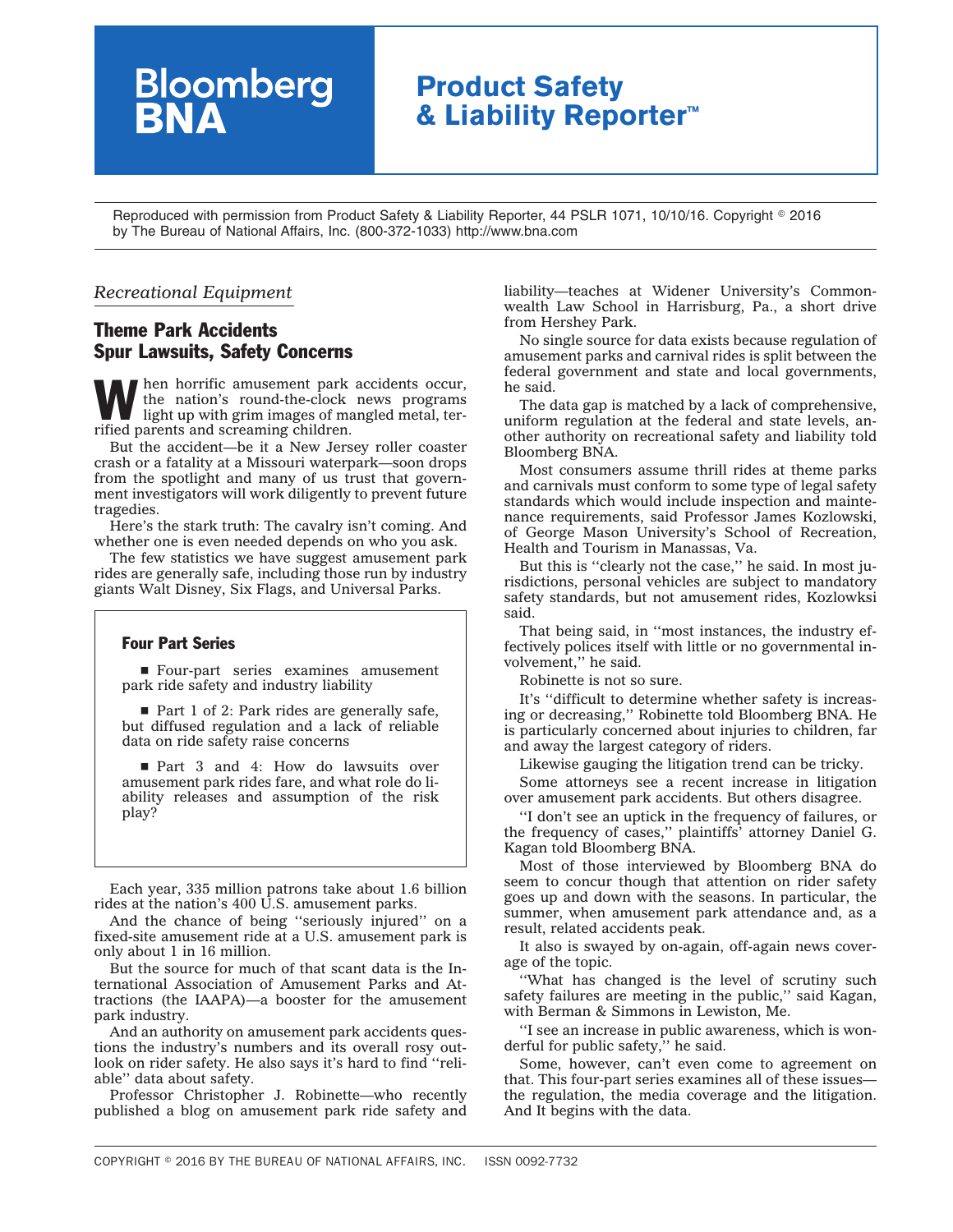

4,000 children injured each year in theme park rides

Reliable Safety Stats in Short Supply. The industry trade group's data was provided by Cameron Jacobs, IAAPA's media relations manager. The data focuses on ''serious'' injuries on amusement park rides that required an overnight hospital stay.

It pegs the number of such injuries at 111 for 2014, on par with 2012 and 2013, and less than the sum from a decade earlier.

But Robinette said there is contrary data showing children are ''particularly vulnerable.''

Robinette cited a 2013 [study](http://www.nationwidechildrens.org/news-room-articles/new-study-finds-20-children-a-day-during-the-summer-are-treated-in-us-emergency-departments-for-amusement-ride-related-injuries?contentid=116212) by Nationwide Children's Hospital in Columbus, Ohio, that concluded about 4,400 children visit emergency rooms each year for harm caused by a variety of rides, including those at shopping malls.

The Nationwide Children's Hospital study looked at injuries both minor and significant.

Cuts

20%

*Source: Nationwide Children's Hospital*

31.7%

Plaintiffs' attorney Robert A. Clifford, the founder and senior partner at Clifford Law Offices in Chicago, has long followed amusement park safety and litigation.

In addition to the Nationwide Children's study, he cited limited data from the Consumer Product Safety Commission, which monitors accidents but has been barred by Congress from regulating much of the industry.

The CPSC has reported 29 deaths on amusement rides or water slides since 2010, Clifford told Bloomberg BNA.

''The sad part is that the public generally becomes aware and more concerned after a tragic incident oc-

**Sprains & Strains** 

21%